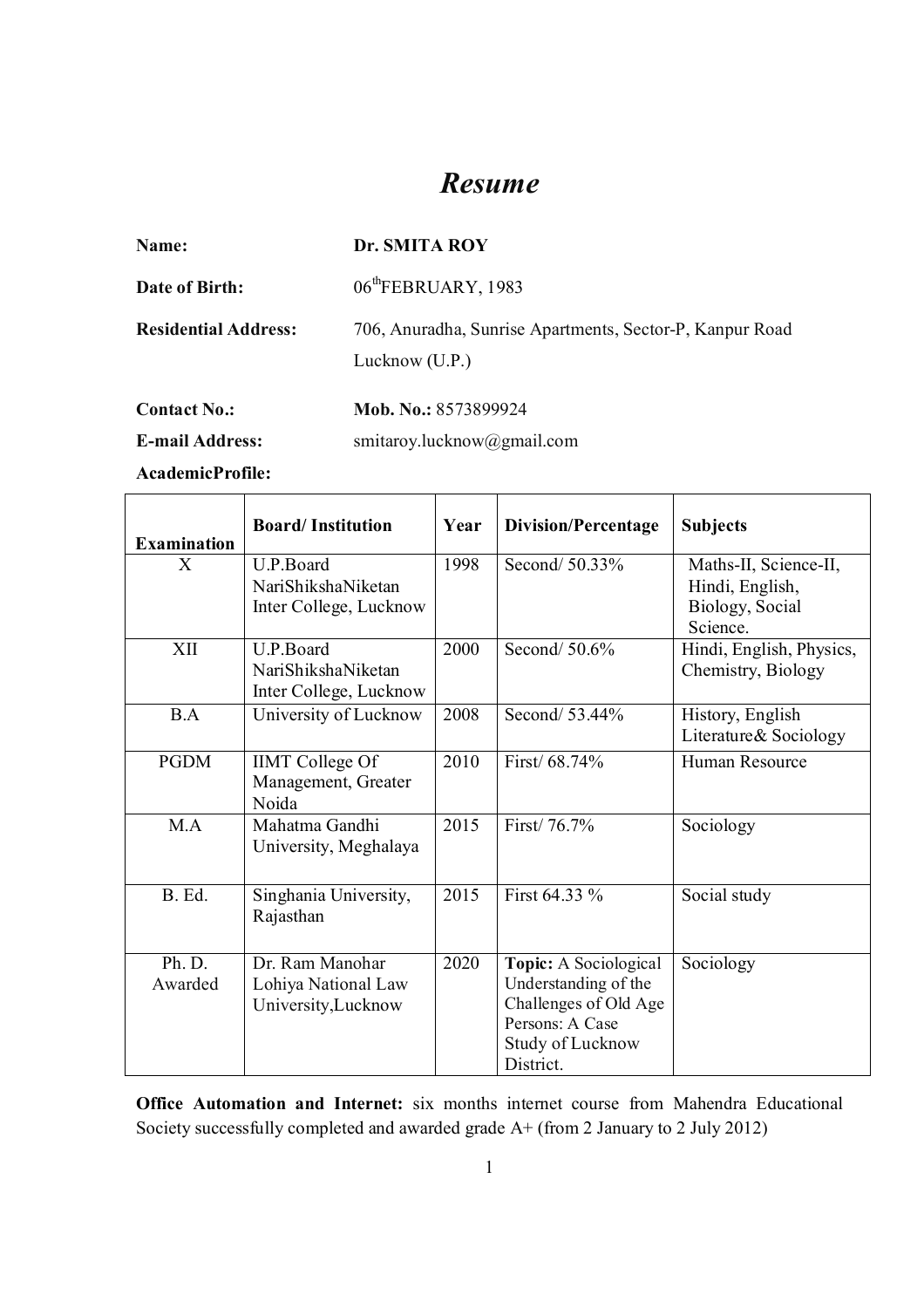- **UGC NET:** NET Qualified in the examination of June 2015 (Roll No. 81002220)
- **CTET:** Qualified in the examination of September 2015for upper primary level (Roll No.07020112)
- **UPTET:** Qualified in the examination of February 2016 for upper primary level (Roll No.2922918508)

#### **MEMBER OF THE PROFESSIONAL ORGANIZATIONS**

- i. Life Member of the **Indian Sociological Society (INSOSO)**, New Delhi, India,Membership Number:LMI-4329
- ii. Member of the Research Committee (RC-7) in **Indian Sociological Society (INSOSO)**, New Delhi, India.

## **PUBLICATIONS PROFILE:**

## **Books Published:**

1. Roy, Smita and Anurag Chaudhari. (2021). **During Covid-19 Pandemic: A Glance.**Lucknow:Book Rivers. (ISBN: 978-93-90548-04-0)

## **Articles/ Chapters in Books Published:**

- 1. Roy, Smita. (2018). **The Role of Yoga in Healing Trauma among Elderly People: An Assessment.** In Syed Sajid Hussain Kazmi et al (eds), *Traumashastra: Bio-Psychosocial Perspectives of Trauma.* (pp: 285-292). Lucknow: Indian Mental Health and Research Centre (IMHRC). (ISBN No. 978-93-5346-155-3).
- 2. Roy, Smita. (2020). **Indian Education Scenario: Major Road Ahead.** In Ismail Thamarasseri and Mumthas B. M. (eds), *Trends and Issues in Indian Education.*(pp: 93-100). New Delhi:Kanishka Publishers. (ISBN No. 978-93-89484-52-6).
- 3. Roy, Smita. (2020). **Constitutional and Legal Provisions for Women in India: A Critical Appraisal.** In Kavita Mate (ed), *Women Empowerment and Sustainable Development in India*. (pp: 61-66). Vidyanagar Nagpur: Sankalp Publication. (ISBN No. 978-81-948301-1-5).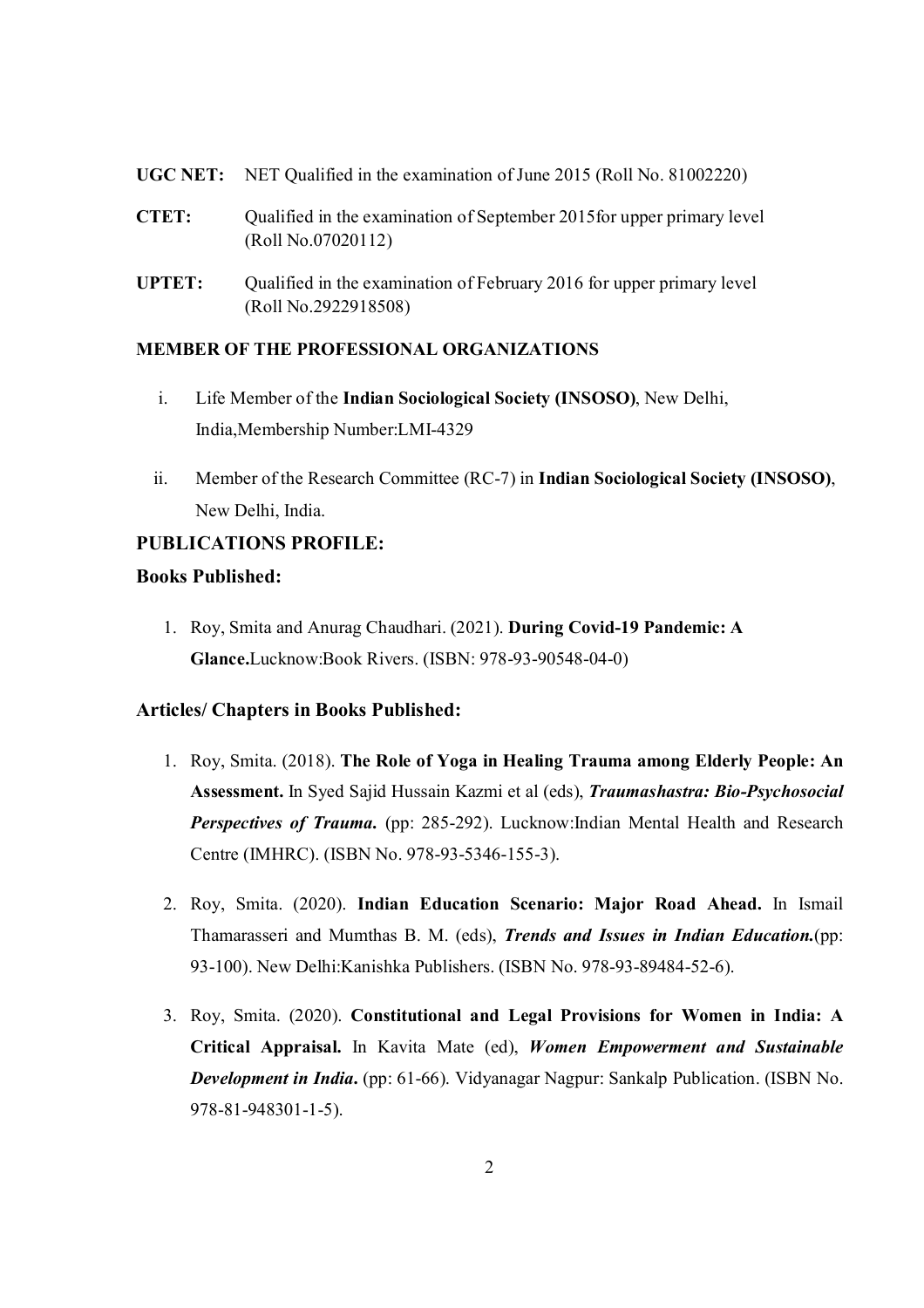- 4. Roy, Smita. (2020). **Empowerment of Women ThroughPanchayati Raj: A Descriptive Analysis.** In ShivkaranNimal (ed), *Panchayati Raj SansthaokeVividhAayaam.* (pp: 113-120). Bhiwani, Haryana: Gina Publication. (ISBN No. 978-93-89602-05-0).
- 2. Roy, Smita. (2021). **Covid-19 Pandemic and Elderly People: Impact, Challenges and Precautions.** In Smita Roy and Anurag Chaudhari (eds), *During Covid-19 Pandemic: A Glance.*(pp: 46-63). Lucknow: Book Rivers. (ISBN: 978-93-90548-04-0).

#### **Research Papers /Articles Published in Journals:**

- 1. Roy, Smita and B. B. Singh. (2017). *Elderly People and Youth in India: Understanding Change with Reference to Globalization***.**Emerging Researcher, A Blind Peer Reviewed Multidisciplinary Quarterly Journal (Volume: 4, Issue:II, April – June, 2017(PART -2), (ISSN: 2348-5590), Published by: Future Fact Society, Lanka, BHU, Varanasi (U.P.) India.
- 2. Roy, Smita. (2018). *Gender Discrimination among Elderly Women in India: A Sociolegal Appraisal.* Annals of Multi-Disciplinary Research, A Quarterly International Refereed Research Journal (Volume: VIII, Issue: 2, March 2018, (ISSN: 2249-8893), Published by: Poddar Publication, Tara Nagar Colony, Chittupur, BHU, Varanasi (U.P.) India.
- 3. Roy, Smita. (2018). *Human Rights of Senior Citizens in India: Concerns and a Critical Assessment***.** JIGYASA,An Interdisciplinary Refereed Research Journal (Volume: XI, No. 3, July 2018, (ISSN: 0974-7648), Published by: Poddar Publication, Tara Nagar Colony, Chittupur, BHU, Varanasi (U.P.) India.
- 4. Roy, Smita. (2019). *Myths, Belief and Taboos Related to Menstruation in India: A Discourse***.** Swadeshi Research Foundation, A Monthly Journal of Multidisciplinary, International Peer Refereed, Review, Indexing & Impact factor- 4.2 Research Journal (Vol.-6, No.-6 April 2019, (ISSN: 2394-3580), published by SRF National & International Research Journal & Book Publication House, 320, Sewa Path, Sanjeevni Nagar, Garha, Jabalpur (M.P.)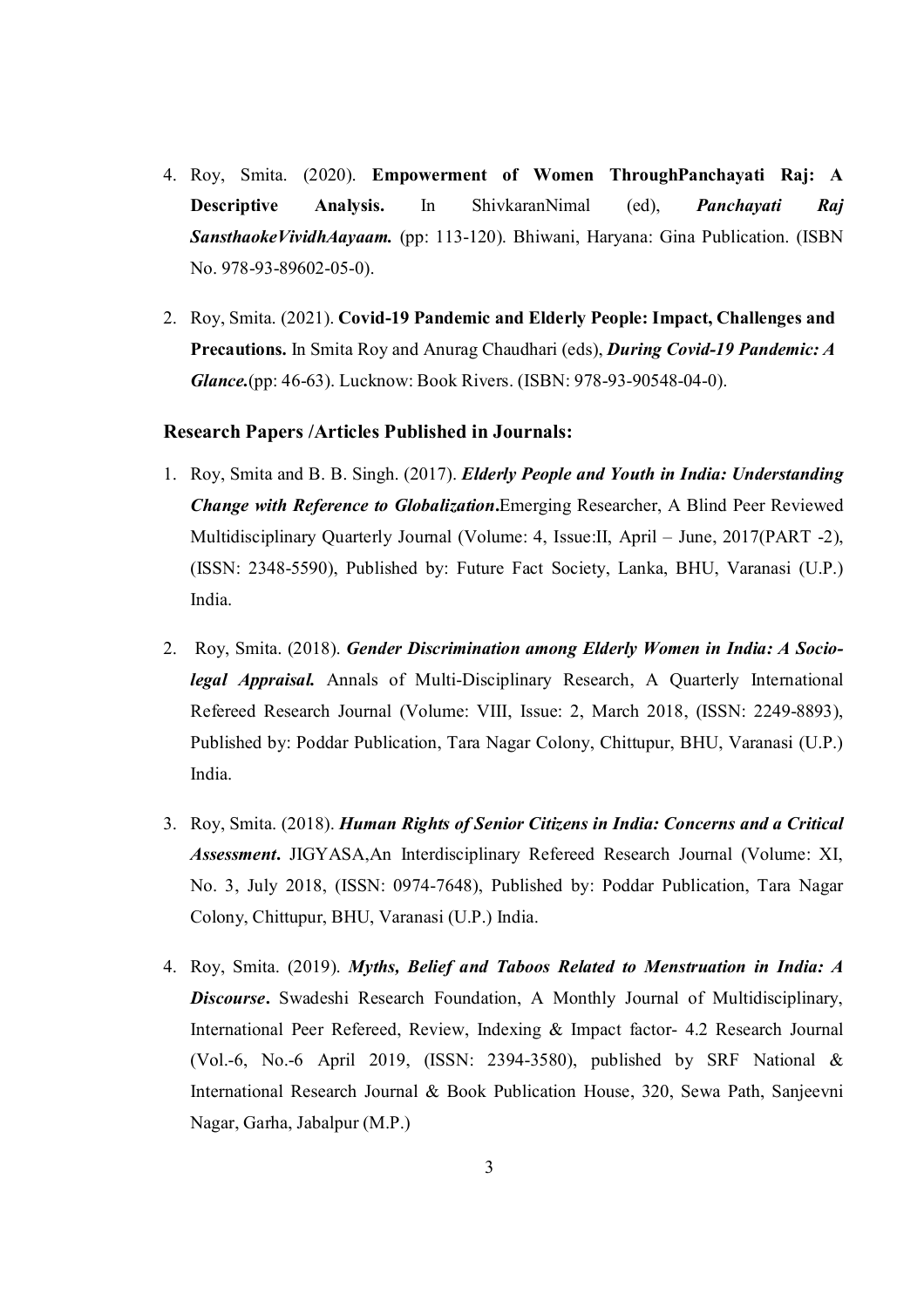- 5. Roy, Smita. (2019). *Status of Elderly Persons in Changing Family Structure: An Indian Scenario***.** Unnati International Journal of Multidisciplinary Scientific Research, U.I.J.M.S.R., Peer Reviewed - Refereed Journal & Impact factor - 3.2, Open Access, Double Blind, Monthly Online Journal (Vol.:1, No.:5, June 2019, (ISSN: 2581-8872), published by SRF National & International Research Journal & Book Publication House, 320, Sewa Path, Sanjeevni Nagar, Garha, Jabalpur (M.P.)
- 6. Roy, Smita. (2020). *Impact of Facebook on Youth: Let's Talk.*BohalShodhManjusha, An International Peer Reviewd& Refereed, Multidisciplinary & Multiple Languages Research Journal, Impact factor-3.811, (Vol. 11, Issue 4, April-June 2020) (ISSN: 2395- 7115), published by Gugan Ram Educational & Social Welfare Society (Regd.), 202, Old Housing Board, Bhiwani, Haryana-127021.
- 7. Roy, Smita. (2020). *Global Warming and its Impact on Climate Change: Possible Action Plan for India***.** Swadeshi Research Foundation, A Monthly Journal of Multidisciplinary, International Peer Refereed, Review, Indexing & Impact factor- 5.2, Ex- UGC S.N. 4990,Research Journal (Vol.-7, No.-7 May 2020, (ISSN: 2394-3580), published by SRF National & International Research Journal & Book Publication House, 320, Sewa Path, Sanjeevni Nagar, Garha, Jabalpur (M.P.)
- 8. Roy, Smita. (2020). *Caring for Elderly People during Covid-19 Pandemic: Need to Follow Social Distancing without Disconnecting***.** Swadeshi Research Foundation, A Monthly Journal of Multidisciplinary, International Peer Refereed, Review, Indexing & Impact factor- 5.2, Ex- UGC S.N. 4990,Research Journal (Vol.-7, No.-9 July 2020, (ISSN: 2394-3580), published by SRF National & International Research Journal & Book Publication House, 320, Sewa Path, Sanjeevni Nagar, Garha, Jabalpur (M.P.)
- 9. Roy, Smita. (2020). *Caring for Elderly in Developed and Developing Nations: A Comparative Perspective.*Vidyawarta: Peer Reviewed International Interdisciplinary Multilingual Refereed Journal, Indexed & Impact factor- 7.041 (Vol-1, Issue-36 Oct-Dec 2020, ISSN: 2319-9318), Published by Harshvardhan Publication, Maharashtra.
- 10. Roy, Smita. (2020). *Ageing in the 21st Century: Challenges and Concerns.* Printing Area: Peer Reviewed International Interdisciplinary Research Journal, Indexed & Impact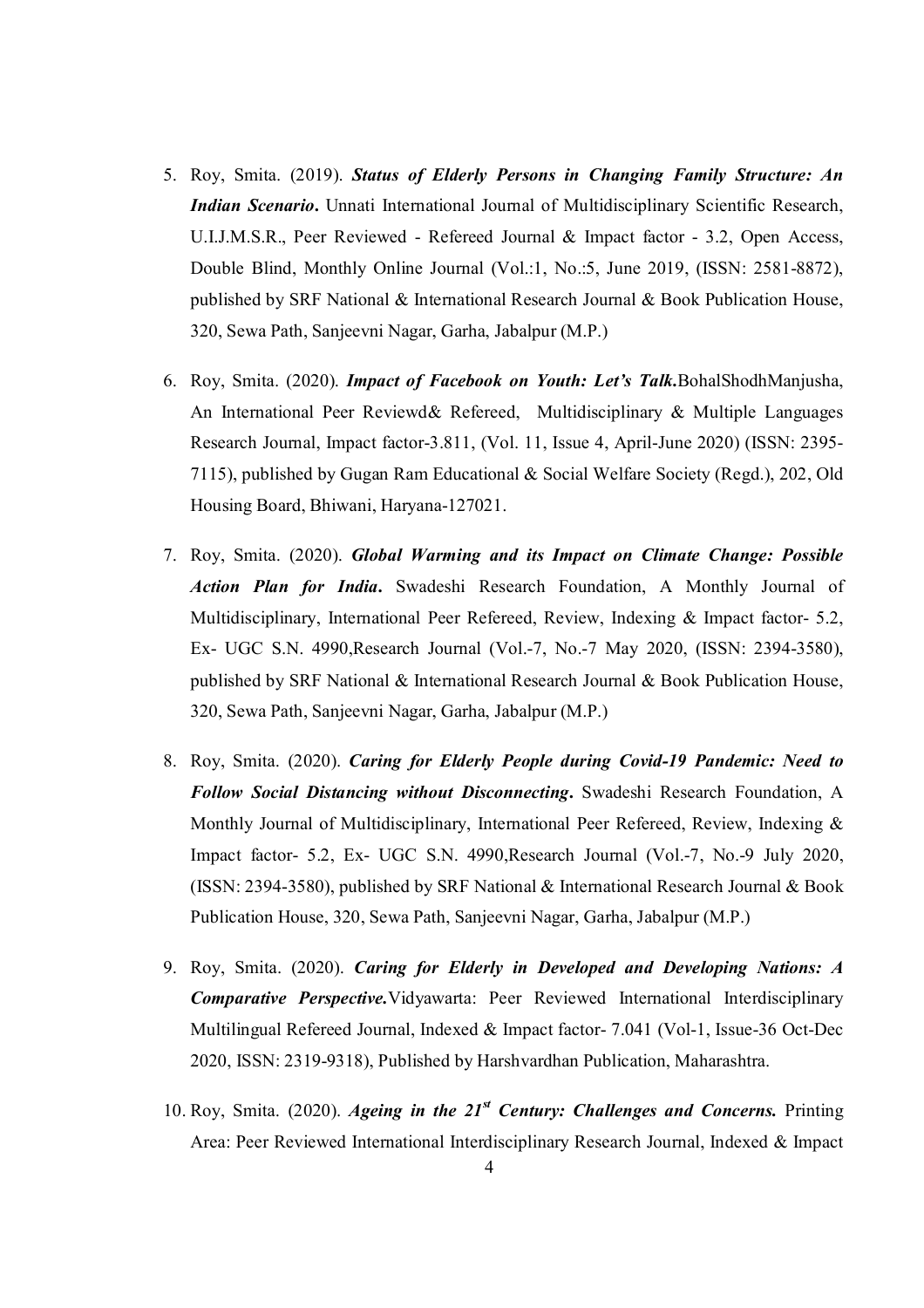factor-7.387 (Vol-2, Issue-70 October 2020, ISSN: 2394-5303), Published by Harshvardhan Publication, Maharashtra.

11. Roy, Smita. (2020). *Mental Health of Elderly: Addressing A Neglected Issue.*Shodh Sanchar Bulletin, Approved UGC CARE, An International Bilingual Peer Reviewed Refereed Research Journal(Vol. 10, Issue 40, October-December 2020, ISSN: 2229- 3620), Published by Sanchar Educational and Research Foundation, Lucknow, U.P. (India).

#### **Papers Presented in Seminar/ Conferences:**

- 1. Attended two days national seminar on *"***Two Decades of 73rdConstitutional Amendment Act (Panchayat Raj): Experiences, Issues, Challenges and Opportunities with Special Reference to Uttar Pradesh"** and presented a paper titled **"Empowerment of Women Through Panchayti Raj: A Critical Reflection on Social Development**" from 5<sup>th</sup> to 6<sup>th</sup>, February, 2016 organized by Centre For Human Rights, Dr. Ram Manohar Lohiya National Law University, Lucknow.
- 2. Attended two days national seminar on *"***Globalization and Youth in India : Perspectives, Issues and Challenges"** and presented a paper titled **"Elderly People and Youth in India : Understanding Change with Reference to Globalization"** from  $6^{\text{th}}$  to 7<sup>th</sup>, March, 2017 at the Department of Sociology, School for Ambedkar Studies,BabasahebBhimraoAmbedkar University, Lucknow.
- 3. Attended two days national workshop **(Young Researchers Workshop)** on **"Doing Sociological Research with Historical Sensibilities"** and presented a paper titled **"Population Ageing in Developing Countries: A Critical Historical Assessment"**  from  $7<sup>th</sup>$  to  $8<sup>th</sup>$ , November 2017 at Dr. Ram Manohar Lohiya National Law University, Lucknow.
- 4. Attended two days national workshop **(Young Researchers Workshop)** on **"Doing Sociological Research with Historical Sensibilities"** and presented a paper titled "Ageing in the  $21<sup>st</sup>$  Century: Challenges and Concerns" from  $7<sup>th</sup>$  to  $8<sup>th</sup>$ . November 2017 at Dr. Ram Manohar Lohiya National Law University, Lucknow.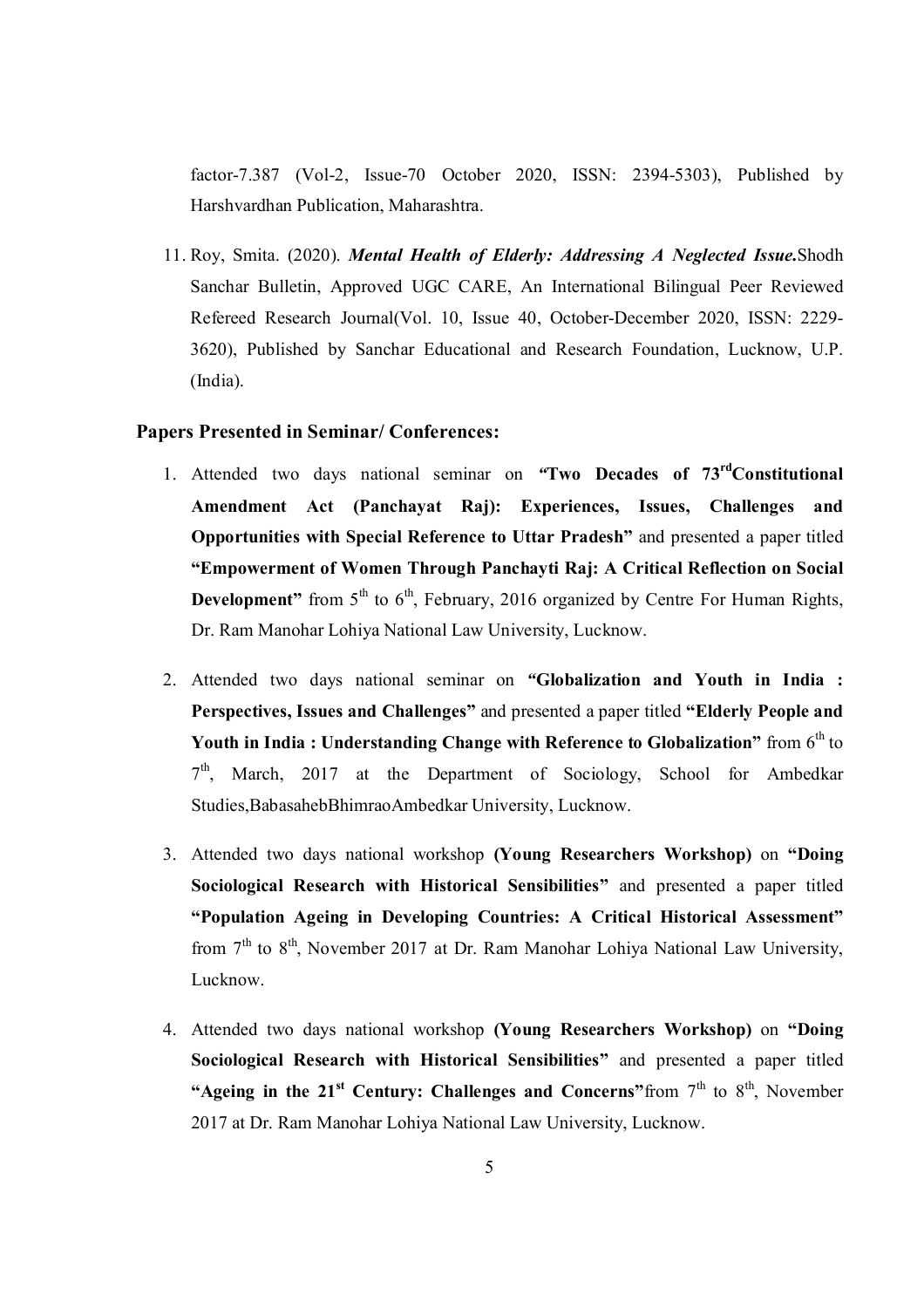- 5. Attended four days national conference named **"43rdAll India Sociological Conference"**  conducted by **"Indian Sociological Society"** on **"Neo-Liberalism, Consumption and Culture"** and presented a paper titled **"Marginalization of Elderly People in Indian Villages: an Analysis with Reference to the Recent Development in Legal Policy Formulation**" from  $9^{th}$  to  $12^{th}$ , November, 2017 at the Department of Sociology, university of Lucknow, Lucknow.
- 6. Attended two days International conference on*"***Vision 2022: A New India***"* and presented a paper titled **"The Indian Education Scenario: Major Road Ahead"** from  $27<sup>th</sup>$  to  $28<sup>th</sup>$ , January, 2018 at the Department of Commerce, university of Lucknow, Lucknow.
- 7. Attended two days national conference on*"***Ecological Degradation and its Impact on Socio-Economic Development***"* and presented a paper titled **"Global Warming and its Impact on Climate Change: Possible Action Plan for India"** from 02nd to 03rd, February, 2018 at the Department of Economics and Botany, Netaji Subhash Chandra Bose Govt. Girls P.G Collage, Aliganj, Lucknow.
- 8. Attended two days National Seminar on*"Rights of Women: Emerging Perspective and Issues"* and presented a paper titled **"Constitutional and Legal Provisions for Women**  in India: A Critical Appraisal" from 16<sup>th</sup> to 17<sup>th</sup>, February, 2018 at Institute of Women's Studies, university of Lucknow, Lucknow.
- 9. Attended two days National Seminar on*"Rights of Women: Emerging Perspective and Issues"* and presented a paper titled **"Gender Discrimination among Elderly Women in India: A Socio-legal Appraisal"** from 16<sup>th</sup> to 17<sup>th</sup>, February, 2018 at Institute of Women's Studies, university of Lucknow, Lucknow.
- 10. Attended two days National Seminar on*"Redefining Concepts: Tribe, Caste and Family"* and presented a paper titled **"Status of Elderly persons in Changing Family Structure: An Indian Scenario**" from 26<sup>th</sup> to 27<sup>th</sup>, March, 2018*organized by Ethnographic and Folk Culture Society, Lucknow* at Department of Sociology, university of Lucknow, Lucknow.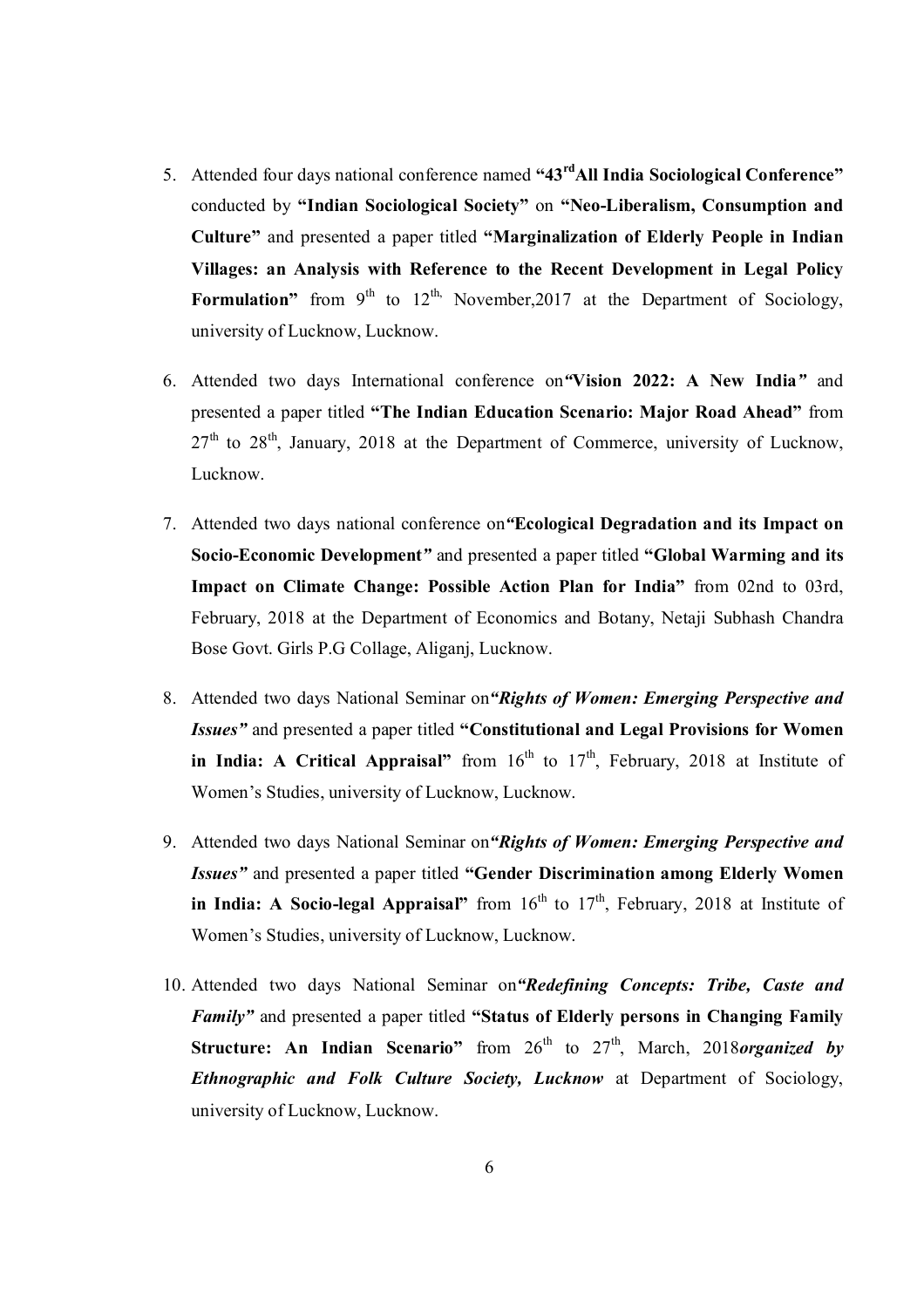- 11. Attended a one-day national seminar on *"Dr. Ambedkar: Interdisciplinary Ideology On Aspirations For The Nation's Better Future* **"** and presented a paper titled **"Human**  Rights of Senior Citizens in India: Concerns and a Critical Assessment"on 14<sup>th</sup>, April, 2018 at the Department of Law, Social Science and Humanities, School for Ambedkar Studies,BabasahebBhimraoAmbedkar University, Lucknow.
- 12. Attended a one-day national conference on *"Yoga for Health and Beyond***"** and presented a paper titled **"Yoga for Elderly People: Restoring Flexibility, Strength and stability."**on 21nd, June, 2018organized by the Department of Sports Section,BabasahebBhimraoAmbedkar University, Lucknow.
- 13. Attended two days International Conference on**"Sustainable Development: Strategies and Emerging Trends***"* and presented a paper titled **"Health, Wellness and Fitness Management for Elderly People: An Assessment"** from 16th to 17th, November, 2018 at Netaji Subhash Chandra Bose Govt. Girls P.G Collage, Aliganj, Lucknow.
- 14. Attended a one-day International Conference on**"Bio-Psychosocial Perspectives of Trauma"** jointly organized by Shia P G College (Associate College of University of Lucknow) and Indian Mental Health & Research Centre held on  $13<sup>th</sup>$  January 2019 at Lucknow and presented a paper titled **"The Role of Yoga in Healing Trauma among Elderly People: An Assessment"**.
- 15. Attended two days International Conference on**"Towards Sustainable Women Health: Decoding the Menstruation Taboo***"* and presented a paper titled **"Myths, Belief and Taboos Related to Menstruation in India: A Discourse"** from 1st to 2nd, February, 2019 at Maharaja BijliPasi Government P.G. Collage, Aashiyana, Lucknow.
- 16. Attended two days national seminar on *"***Policy Perspectives and Emerging Issues in Higher Education"** and presented a paper titled **"Impact of Liberalization, Privatization and Globalization on Education System in India: A Critical**  Appraisal" from 23rd to 24th<sup>th</sup>, February, 2019 at the Department of Education, BabasahebBhimraoAmbedkar University, Lucknow.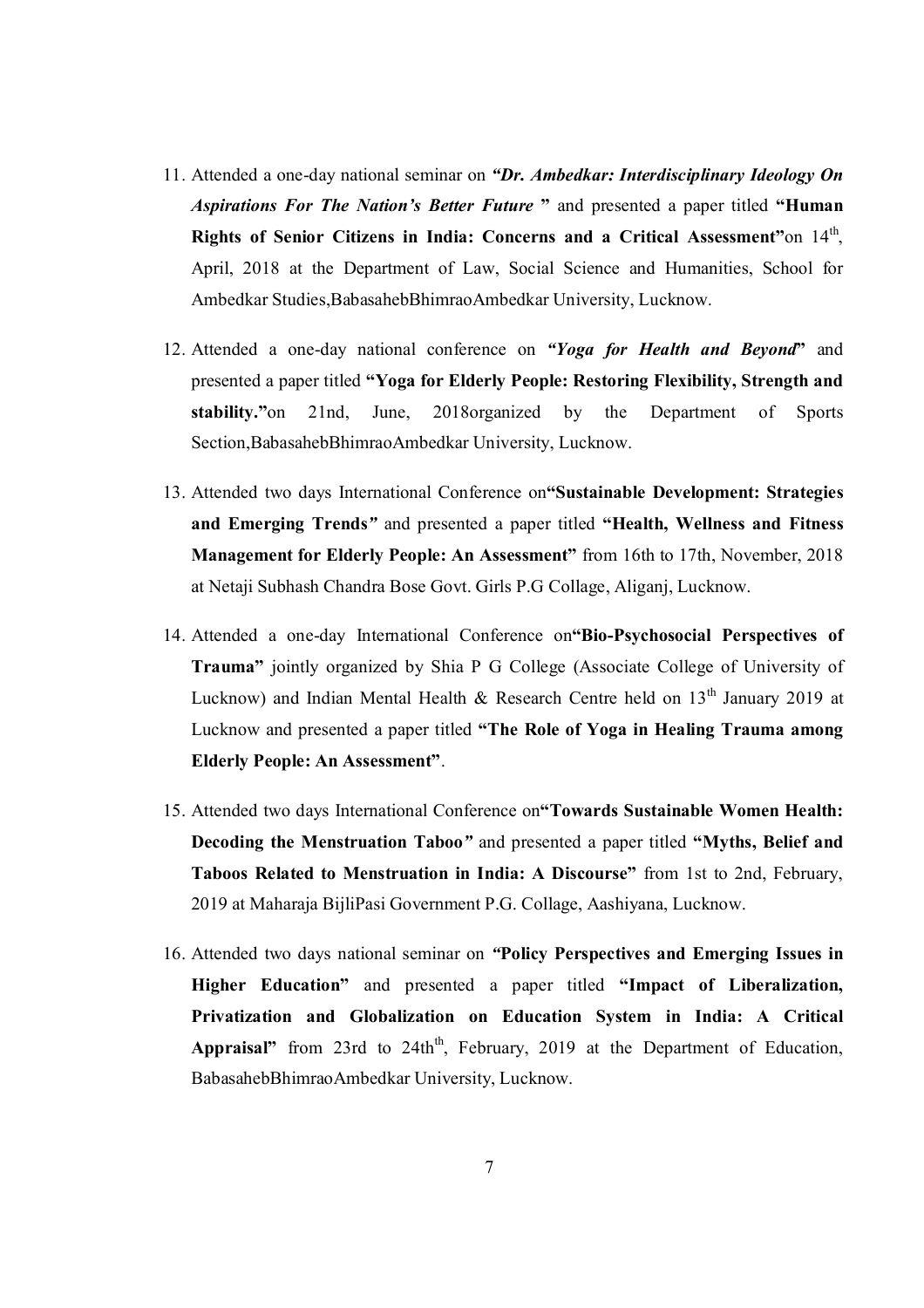- 17. Attended two days national seminar on *"Contextualizing Mahatma Gandhi's Philosophy in the 21st Century: Democracy Justice, Equality and Non-Violence***"** and presented a paper titled **"Relevance of Gandhian Principles of Truth and Nonviolence in Today's Time"** from 29<sup>th</sup>to 30<sup>th</sup>, March, 2019organized by Dr Ram Manohar Lohiya National Law University, Lucknow.
- 18. Attended two days national seminar on *"Contextualizing Mahatma Gandhi's Philosophy in the 21st Century: Democracy Justice, Equality and Non-Violence***"** and presented a paper titled **"Gandhian and Marxian Approach: A Discourse on Different Social and Political Tools"** from 29<sup>th</sup>to 30<sup>th</sup>, March, 2019organized by Dr Ram Manohar Lohiya National Law University, Lucknow.
- 19. Attended two days national webinar on *"Impact of COVID-19 Pandemic in Rural India***"** and presented a paper titled **"Impacts of Covid-19 on Livelihood of Elderly People: An Analysis"** from 15<sup>th</sup>to 16<sup>th</sup>, May, 2020organized by Daudnagar College, Daudnagar, (Aurangabad), Bihar (A Constituent Unit of Magadh University, Bodh Gaya).
- 20. Attended two days international webinar on *"Higher Education in the Era of Global Pandemic: Aspects, Challenges and Prospects***"** and presented a paper titled **"Impact of Covid-19 Pandemic on Higher Education in India: A Qualitative Review"** from 16<sup>th</sup> to  $17<sup>th</sup>$ , May, 2020 organized by NAS (P.G.) College, Meerut, U.P. (Affiliated to Chaudhary Charan Singh University, Meerut (U.P.), India.
- 21. Attended two days international webinar on *"Covid-19: Life Challenges and Strategies***"** and presented a paper titled **"Covid-19 and Elderly People: Challenging Times for Caregivers**" from  $18<sup>th</sup>$  to  $19<sup>th</sup>$ , May, 2020 organized by P. G. Department of Psychology, Veer Kunwar Singh University, Ara in association with BhartiyaManovigyanParishad.
- 22. Attended two days international webinar on "*Outstanding Contributions of Indian Women Thinkers in the Present Social and Educational*" and presented a paper titled "**Contributions of Mother Teresa to Society: A Discourse**" from 29th to 30th, May, 2020 organized by Vasanta College for Women, Affiliated to Banaras Hindu University, Varanasi (U.P.) India.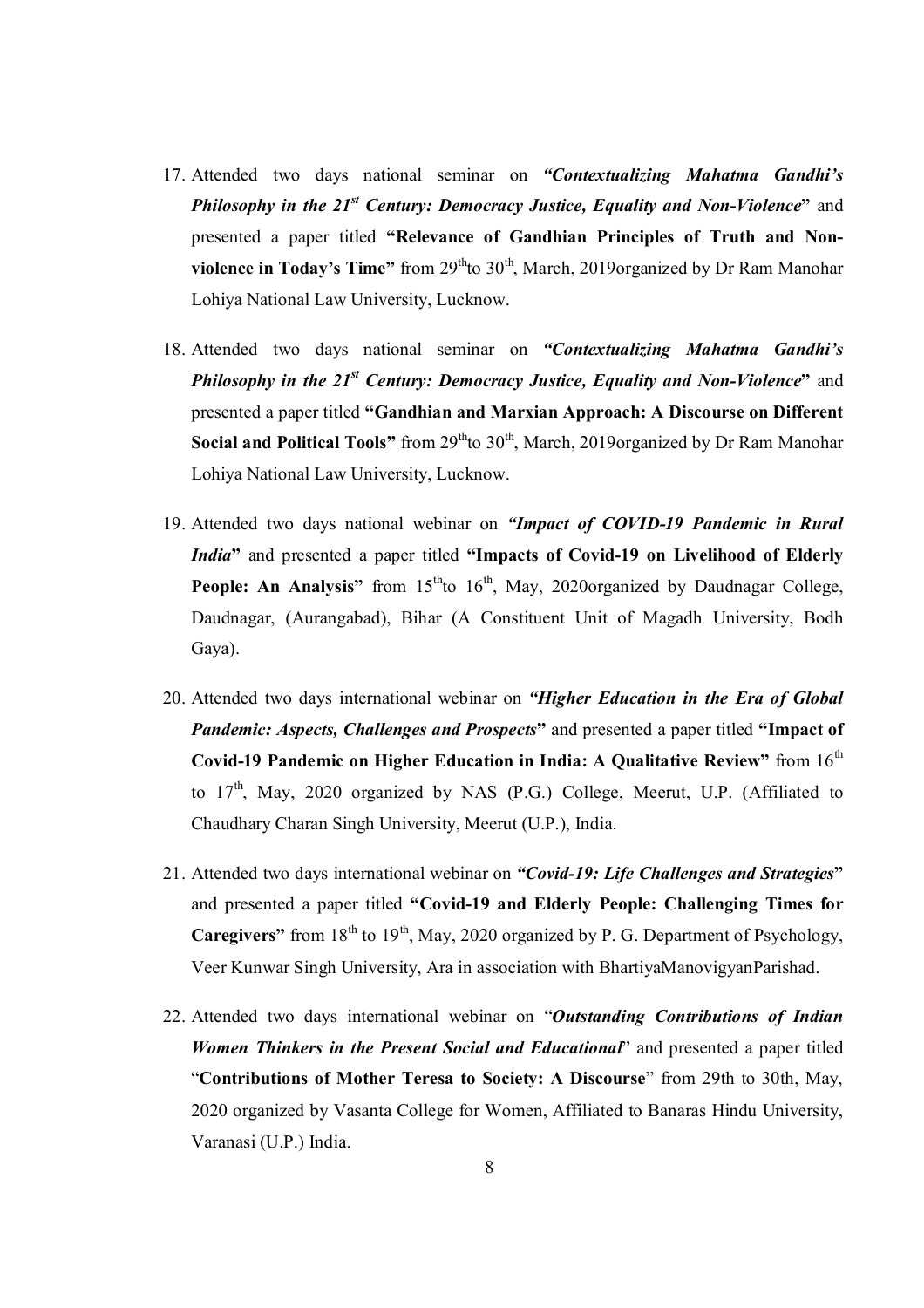#### **WORKSHOPS, TRAINING PROGRAM AND SYMPOSIUM:**

- 1. Attended a summer training program in Hindustan Aeronautics Limited (HAL), Lucknow for six weeks on the topic **"Training and Development of Employees of HAL"** from 16 June 2009 to 30 July 2009.
- 2. Participated in marketing fair in 2010 for TATA INDICOM in college campus (IIMT College of Management, Greater Noida.)
- 3. Attended and actively participated in one day awareness cum training programme on **"Human Rights"** organized by Dr. Ram Manohar LohiyaNational Law University, Lucknow and Supported by National Human Rights Commission, New Delhi on  $25<sup>th</sup>$ March, 2017 at Dr. Ram Manohar Lohiya National Law University, Lucknow.
- 4. Attended and actively participated in seven days workshop on **"Data Analysis Using SPSS**" from 10<sup>th</sup> to 16 October, 2017 atDepartment of Statistics, University of Lucknow, Lucknow.
- 5. Attended and actively participated in four days workshop on **"Human Rights Law"**  from 30<sup>th</sup> October to 2<sup>nd</sup> November, 2017 where special lectures were delivered by "**Prof. Robert Wintemute from School of Law, King's College, London"**at Dr Ram Manohar Lohiya National Law University, Lucknow.
- 6. Attended and actively participated in National symposium on the topic **"Reservation**  Policy in Contemporary India: Scope, Necessity and Challenges" on the 52<sup>nd</sup> Death Anniversary of Dr. Ram Manohar Lohiya, organized by Dr. Ram Manohar LohiyaNational Law University, Lucknow on  $12<sup>th</sup>$  October, 2019.
- 7. Attended and actively participated in ten days workshop on **"ICSSR Sponsored National Workshop on Research Methodology in Social Sciences"**organized by Department of Education, School of Education, BabasahebBhimraoAmbedkar University, Lucknow from  $15<sup>th</sup>$  October to  $24<sup>th</sup>$  October, 2019.
- 8. Attended and actively participated in symposium on the topic **"Rising Inequality in Education"** on October 31, 2019 organized by the Department of Sociology,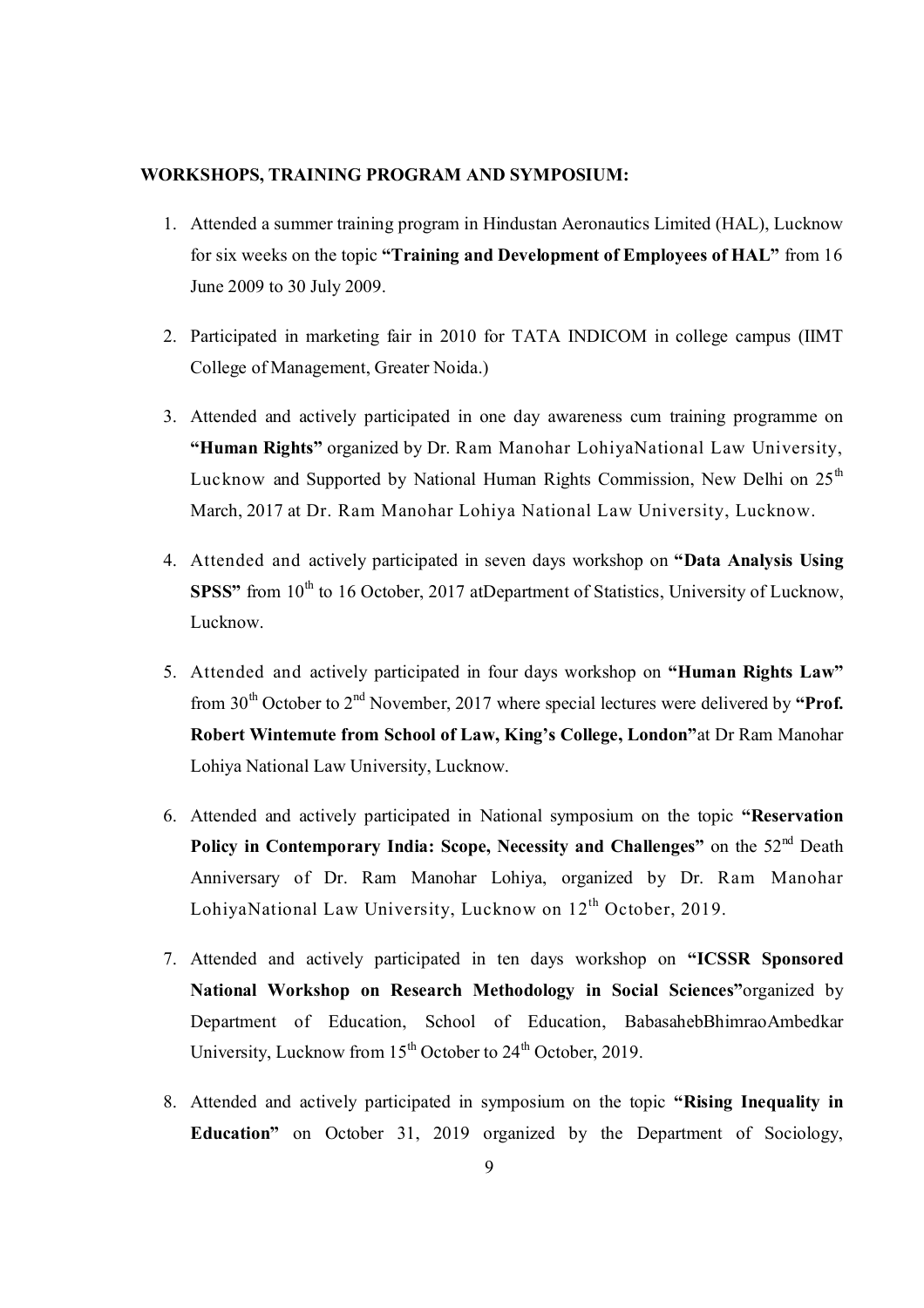BabasahebBhimraoAmbedkar (Central) University, Lucknow) in collaboration with Oxfam India and Vigyan Foundation.

- 9. Attended and actively participated in symposium on the topic **"Environment and Society"** on November 20, 2019 organized by the Department of Sociology, BabasahebBhimraoAmbedkar (Central) University, Lucknow) in collaboration with Oxfam India and Vigyan Foundation.
- 10. Attended and actively participated in a one week National Level online Faculty Development Programme (FDP) for trainers on **"Mastering the Art of Handling Post Covid Challenges for Sustainable Development"** organized by the Faculty of Humanities and Science and Industry Institute Planning Cell, Adayalampattu Phase-II Campus, Maduravoyal, Chennai from 19 to 23 May, 2020.
- 11. Participated in National Article Writing Competition on Topic "**COVID-19, A Global Pandemic: Prospects & Challenges**" and contributed an Article bearing title "*Caring for Elderly People During Covid-19 Pandemic: A Descriptive Study*", held from 05th May, 2020 to 17th May, 2020 at Department of Rural Management, BabasahebBhimraoAmbedkar University, Lucknow. The competition concluded through National Article Presentation Webinar held on 27 May, 2020.
- 12. Attended and actively participated in in four days national webinar on **"Intellectual Property Rights and Impact of Covid-19 on Law and Society"** organized by Institute of Legal Studies, Shri Ramswaroop Memorial University, Lucknow-Deva Road, Uttar Pradesh from  $29^{th}$  May to  $1^{st}$  June, 2020.
- 13. Attended and actively participated in Seven days online National workshop on **"Research Methodology"**organized by NAS (P.G.) College, Meerut, U.P. (Affiliated to Chaudhary Charan Singh University, Meerut (U.P.) in association with IGNOU Regional Centre, Noida, from  $09<sup>th</sup>$  June to  $15<sup>th</sup>$  June, 2020.
- 14. Attended and actively participated in the one day International webinar on **Observance of World Elder Abuse Awareness Day**on *"Elder Abuse: Trends, Challenges and Ways Forward"*organized by the BDU- Heritage Centre for Gerontology (Hyderabad) and